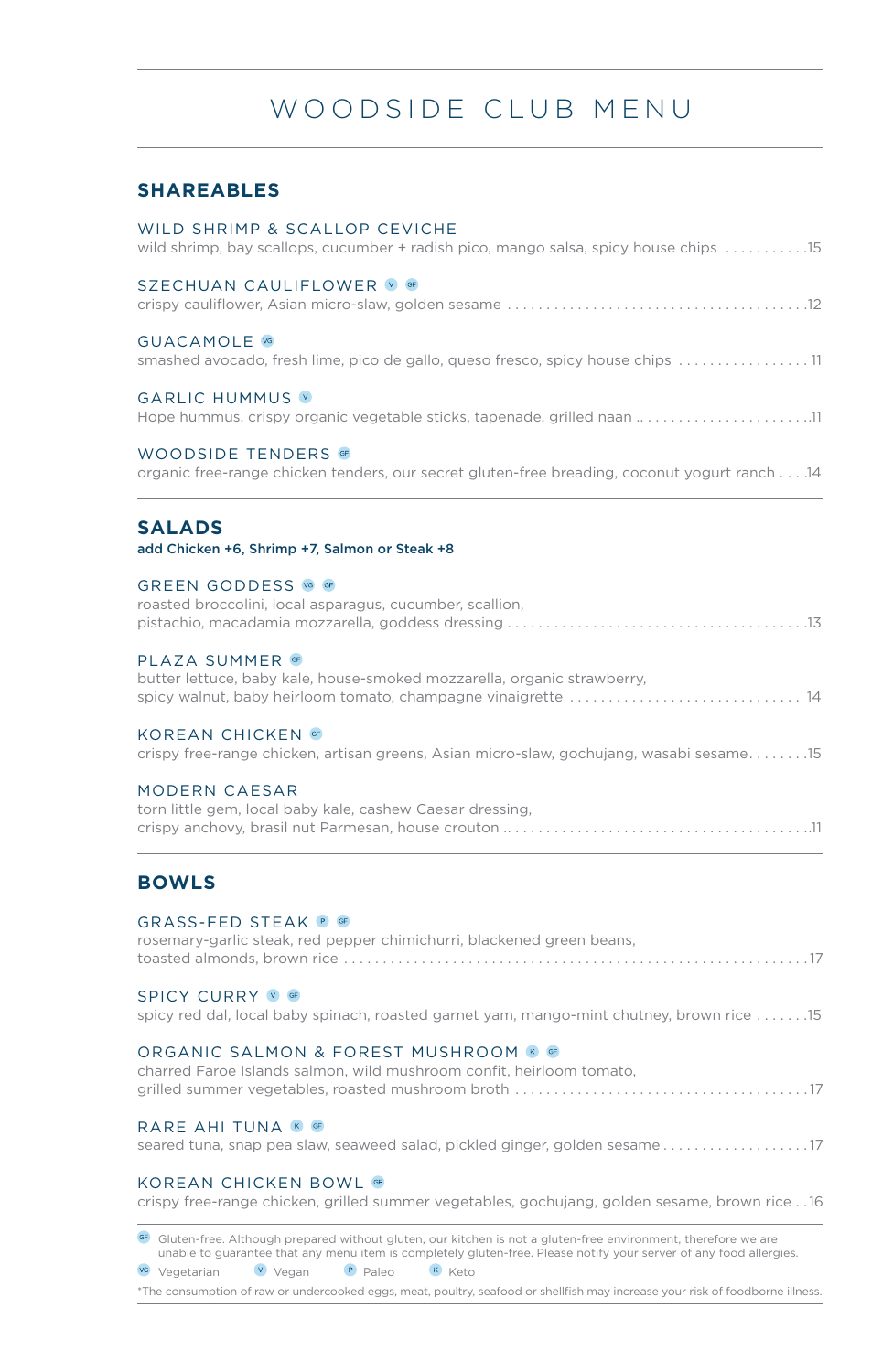# WOODSIDE CLUB MENU

**SANDWICHES + WRAPS**

# served with a choice of French fries or house-made potato chips substitute mini Green Goddess or Modern Caesar salad +3 MEDITERRANEAN VEGETABLE WRAP grilled summer vegetables, Hope hummus, caramelized Spanish onions, cashew queso fresco, grilled naan . . . . . . . . . . . . . . . . . . . . . . . . . . . . . . . . . . . . . . . . . . . . . . . . . . . . . . 12 CRISPY BUFFALO MUSHROOM SANDWICH crispy colossal portabella, our secret gluten-free breading, buffalo sauce, arugula, house pickle, Farm to Market brioche . . . . . . . . . . . . . . . . . . . . . . . . . . . . . . 14 SPICY CHORIZO WRAP V GF spicy tofu chorizo, sweet potato succotash, black beans, house pico, salsa verde, cauliflower wrap . . . . . . . . . . . . . . . . . . . . . . . . . . . . . . . . . . . . . . . . . . . . . . . . 12 HOUSE-ROASTED TURKEY WRAP herb-rubbed turkey, arugula, caramelized onions, jack cheese, heirloom tomato, spinach tortilla . . . . . . . . . . . . . . . . . . . . . . . . . . . . . . . . . . . . . . . . . . . . . . . . . . . . . . . 14 GRASS-FED BURGER 6 oz Akaushi beef, Prairie Breeze white cheddar, arugula, Spanish onion, Farm to Market brioche . . . . . . . . . . . . . . . . . . . . . . . . . . . . . . . . . . . . . . . . . . . . . . . . . 16 BOULEVARD WRAP charred chicken, avocado, heirloom tomato, chipotle crema, queso fresco . . . . . . . . . . . . . . . . . . . 13 **SIDES**  HOUSE-MADE POTATO CHIPS . . . . . . . . . . . . . . . . . . . . . . . . . . . . . . . . . . . . . . . . . . . . . . . . 4 GRILLED SUMMER VEGETABLES . . . . . . . . . . . . . . . . . . . . . . . . . . . . . . . . . . . . . . . . . . . . . 5

# WOODSIDE KIDS MENU

HOUSE-CUT FRENCH FRIES . . . . . . . . . . . . . . . . . . . . . . . . . . . . . . . . . . . . . . . . . . . . . . . . . 5 SUPER FOOD SLAW . . . . . . . . . . . . . . . . . . . . . . . . . . . . . . . . . . . . . . . . . . . . . . . . . . . . . . . . . . . . . . . 4

### **MEALS**

#### served with a choice of French fries or house-made potato chips

G Gluten-free. Although prepared without gluten, our kitchen is not a gluten-free environment, therefore we are unable to guarantee that any menu item is completely gluten-free. Please notify your server of any food allergies. Vegetarian V Vegan P Paleo K Keto \*The consumption of raw or undercooked eggs, meat, poultry, seafood or shellfish may increase your risk of foodborne illness.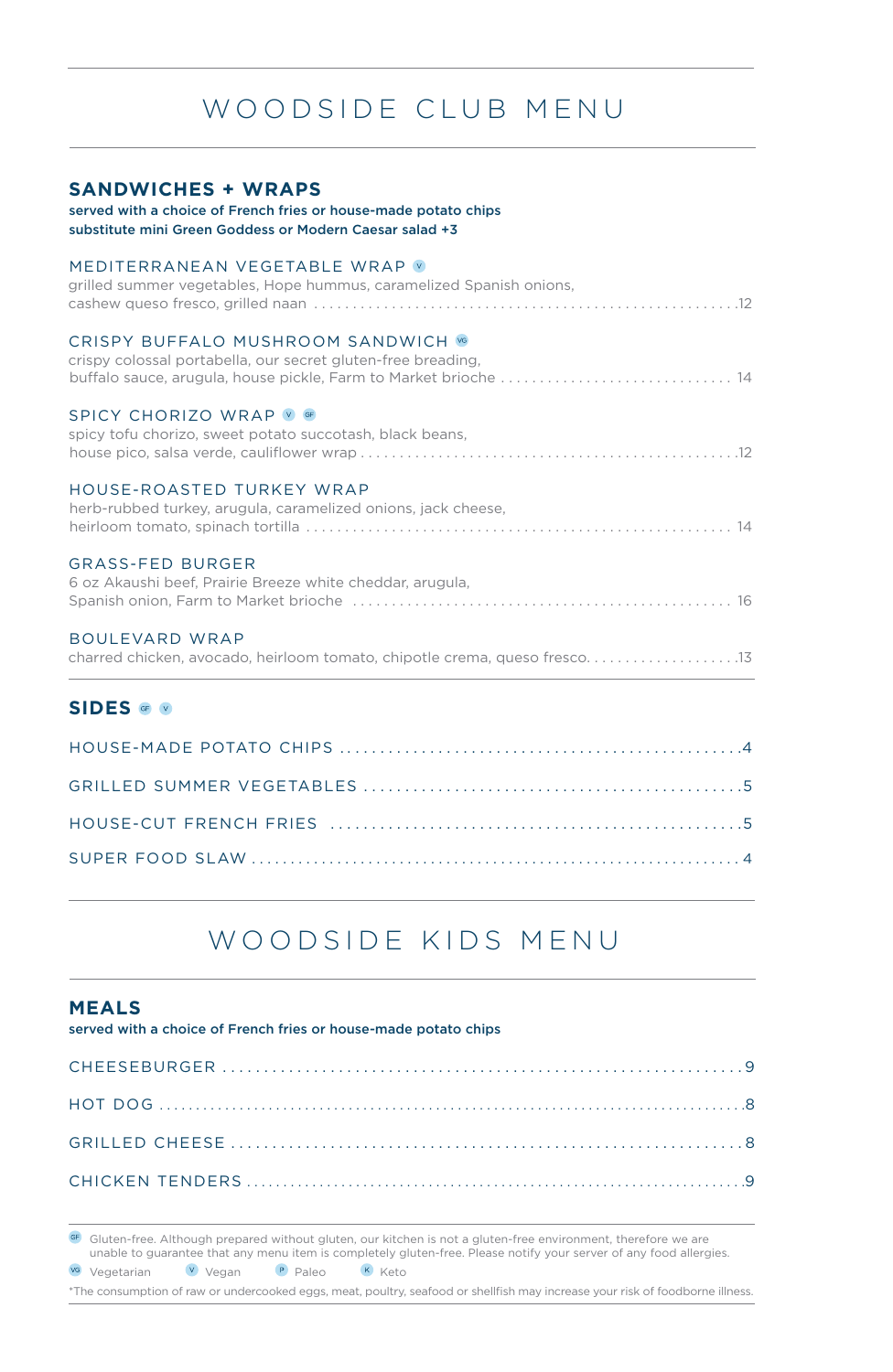# SPECIALTY COCKTAILS

### YOUR FAVORITE POOLSIDE COCKTAILS FOR THE PERFECT SUMMER DAY

# **COCKTAILS**

| <b>WOODSIDE MARGARITA</b><br>add Premium Mixology smoked jalapeño, dragonfruit or watermelon flavor +2 |
|--------------------------------------------------------------------------------------------------------|
| PAMA POMEGRANATE MARGARITA                                                                             |
| <b>SKINNY MARGARITA</b>                                                                                |
| <b>TOP SHELF MARGARITA</b>                                                                             |
| PENDERGAST                                                                                             |
| PINK SANGRIA                                                                                           |
| <b>KENTUCKY MULE</b>                                                                                   |
| <b>MARCO POLO</b>                                                                                      |
| FROZEN PIÑA COLADA                                                                                     |
| FROSÉ                                                                                                  |
| <b>BIG SKY RADLER</b>                                                                                  |

# **SPIRIT-FREE COCKTAILS**

### BUBBLY LAVENDER TEA

| freshly brewed tea, lavender sugar cane syrup, local honey, fresh lemon, sparkling water $\dots \dots 8$ |  |
|----------------------------------------------------------------------------------------------------------|--|
| BLUEBERRY-THYME LEMONADE                                                                                 |  |

## freshly muddled organic blueberries, local thyme, fresh lemon, soda . . . . . . . . . . . . . . . . . . . . . . . . . 8

### STRAWBERRY-BASIL COOLER

California strawberries, lemon basil, fresh lemonade, sparkling water, fresh cracked pepper . . . . 8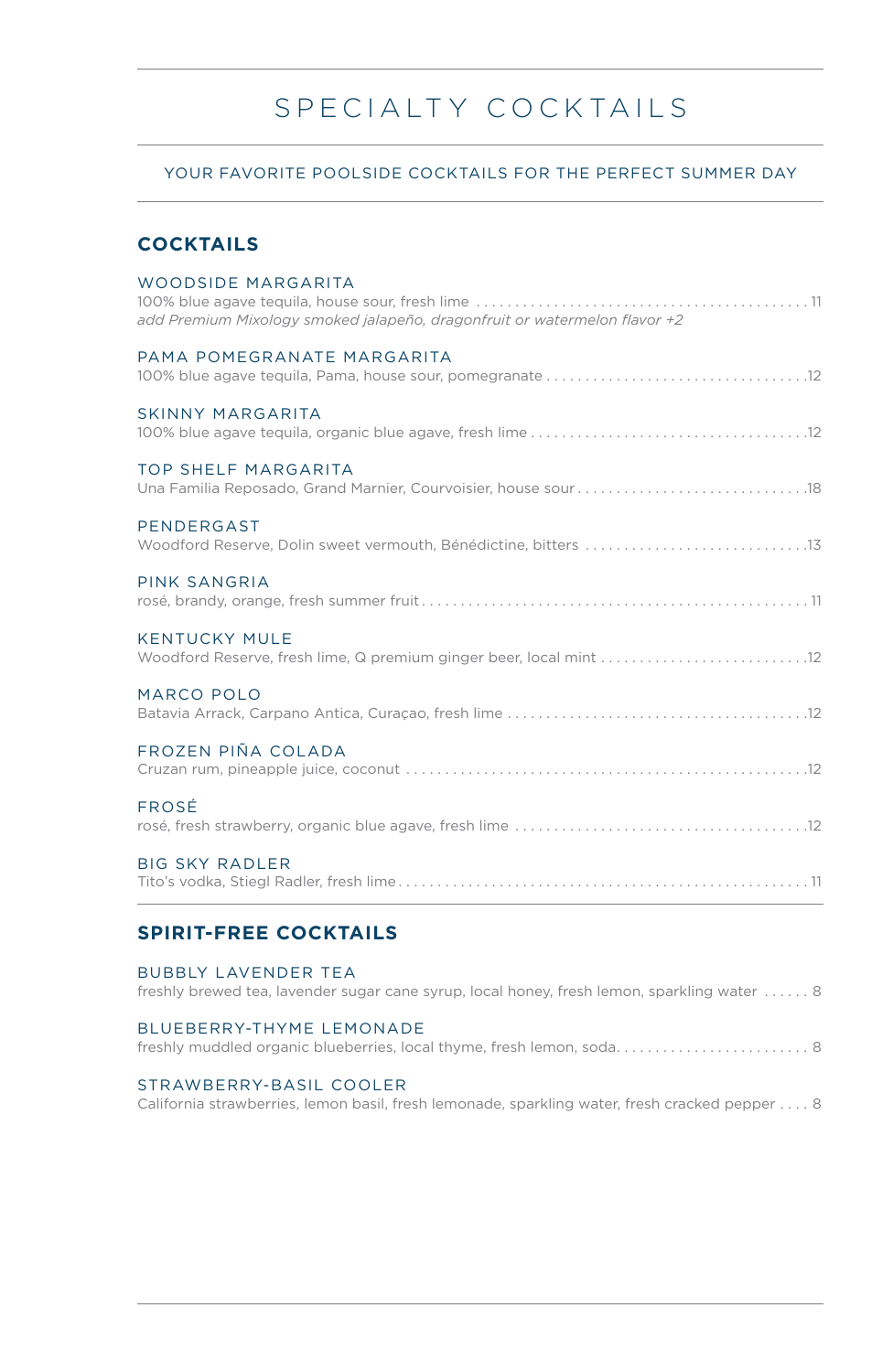# BEER + WINE MENU

# **WINE + BUBBLY**

# CANS

## DOMESTIC 12oz

| CRAFT                    |  |
|--------------------------|--|
| <b>IMPORT 12oz</b>       |  |
| SELTZER 12oz             |  |
| <b>SPIKED WATER 12oz</b> |  |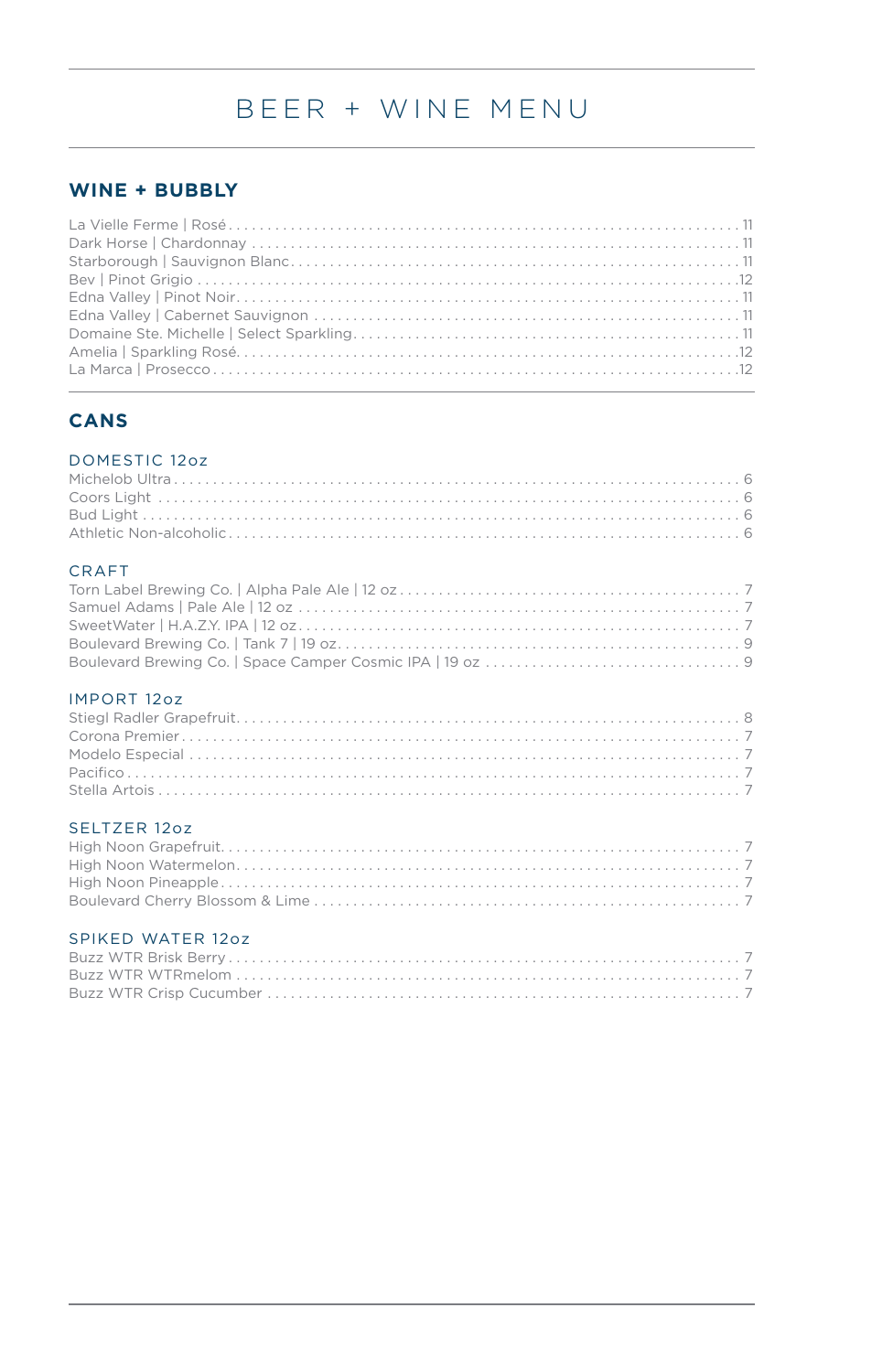# LIQUOR MENU

# **LIQUEUR**

Pimm's No. 1 Romana Sambuca St. Germain Grand Marnier Kahlúa Chartreuse Yellow Chartreuse Green Aperol Baileys Campari Chambord Bénédictine

# **COGNAC + BRANDY**

Courvoisier VS Torres 10 Year E&J

# **WHISKEY**

Jameson Bulleit Frontier Whiskey Bulleit Rye Templeton Rye Jack Daniel's Johnny Walker Black Label Crown Royal Basil Hayden Jefferson's Ocean Knob Creek Maker's Mark Old Forester Signature Russell's Reserve 10 Year Chivas Regal 12 Year The Balvenie DoubleWood 12 Year Bowmore 12 Year Eagle Rare The Macallan 12 Year Laphroaig Woodford Reserve

# **GIN**

Beefeater Beefeater 24 Bombay Sapphire **Tangueray** The Botanist

## **VODKA**

Grey Goose Grey Goose La Poire Grey Goose Essences Strawberry & Lemongrass Grey Goose Essences Watermelon & Basil Grey Goose Essences Peach & Rosemary Ketel One Absolut Citron Stoli St. George California Citrus Effen Cucumber Hangar 1 Hangar 1 Citron Tito's

### **RUM**

Bacardi Silver Zaya Cruzan Sailor Jerry Captain Morgan Malibu Batavia Arrack

# **TEQUILA**

Una Familia Reposado Monte Alban Patrón Silver Don Julio Blanco Don Julio 1942 Casamigos Reposado Maestro Dobel Reposado Milagro Anejo Del Maguey Vida Mezcal Del Maguey Crema de Mezcal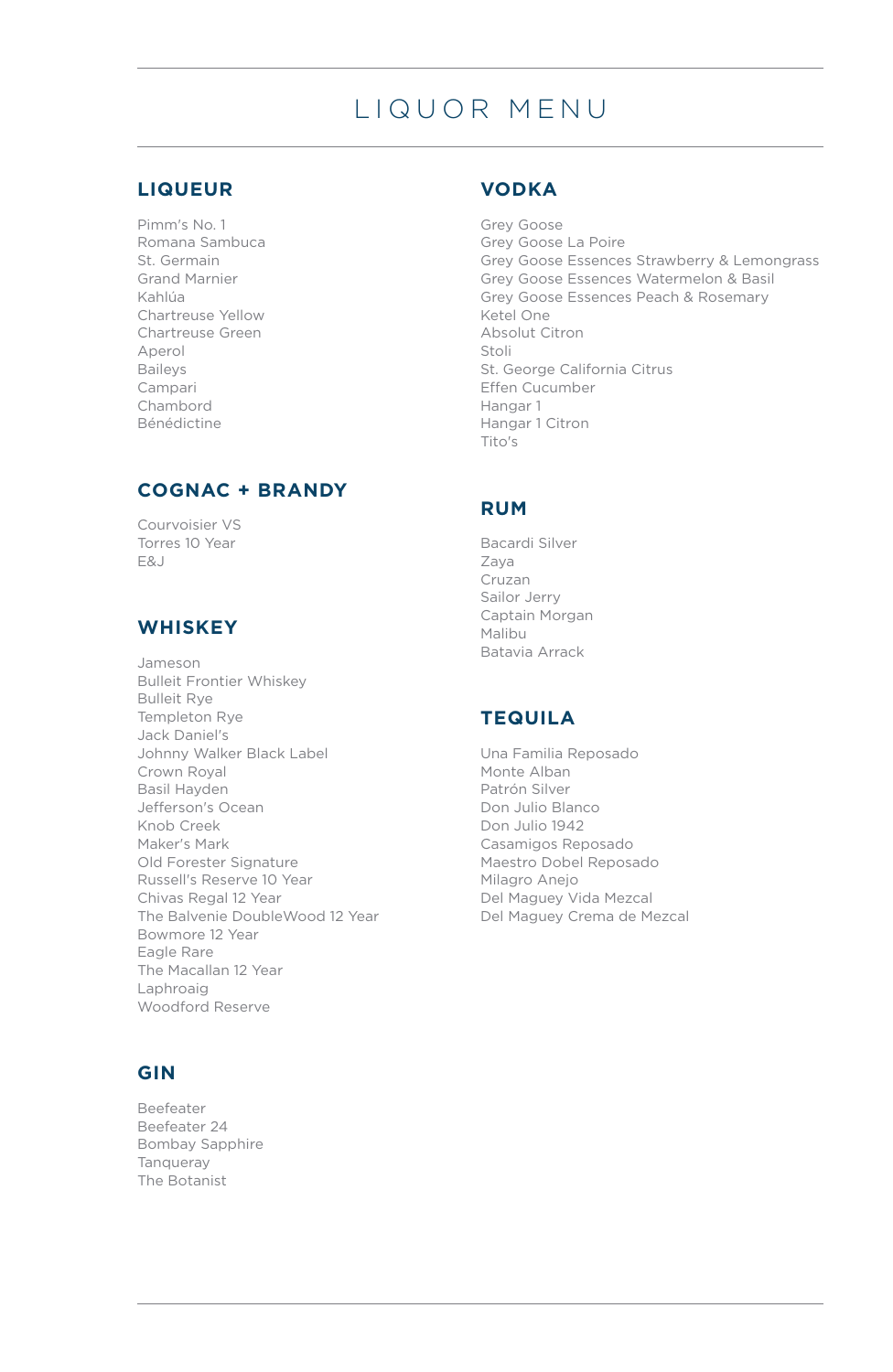# SPECIALS

# **SUNDAY SPECIALS**

| WOODSIDE BLOODY MARY                                                                                 |  |
|------------------------------------------------------------------------------------------------------|--|
| MAKE YOUR OWN 'MOSA<br>choice of fresh squeezed grapefruit, orange, or cranberry juice with prosecco |  |
| FROZEN PIÑA COLADA                                                                                   |  |

# **HAPPY HOUR** MON - FRI | 4 - 6PM

\$2 OFF TAP WINE \$2 OFF SELECT BEERS

\$2 OFF SHAREABLES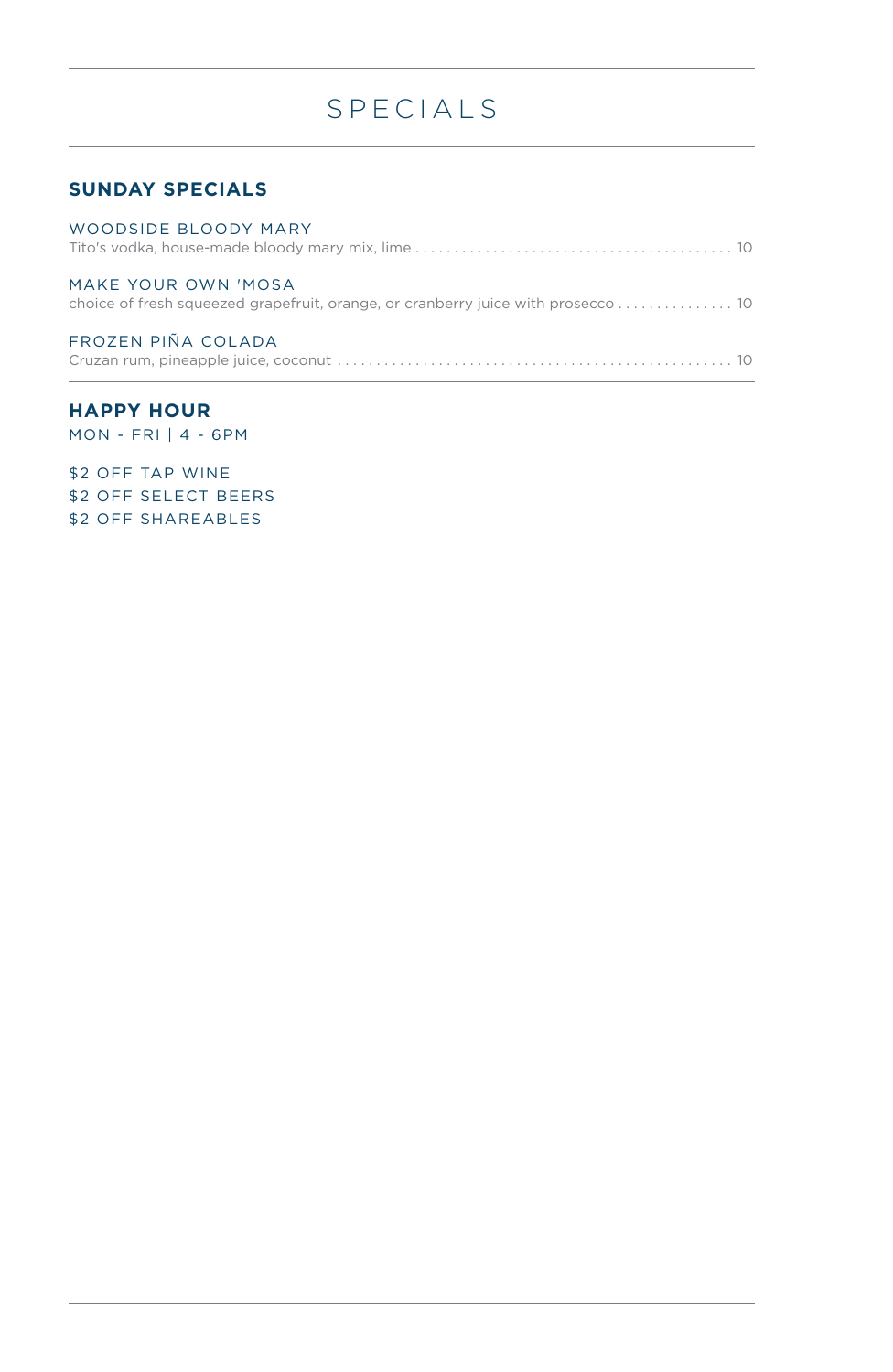# WOODSIDE SOCIAL

#### WEEKLY CALENDAR

### **WEEKLY**

HAPPY HOUR Monday - Friday at both pools and The Bar

POOLSIDE SESSIONS Thursdays at the Upper Pools

#### FAMILY FRIDAYS

Evening food and drink specials with live entertainment

#### WOODSIDE WEEKENDER

Sunday DJs at the Upper Pools

## **HAPPY HOUR**

#### MON - FRI | 4 - 6PM

Daily featured specials on select food, beers, wines and specialty cocktails. Available at both pools and The Bar.

# **POOLSIDE SESSIONS**

#### THURS | 5 - 8PM

Enjoy live, local music at the Upper Pools each Thursday evening at Kansas City's best private outdoor venue.

## **FAMILY FRIDAYS**

### FRI | 5 - 8PM

Bring your family to the Lower Pool for evening food specials and Friday night live entertainment. Watch for specials throughout the season.

### **WOODSIDE WEEKENDER**

SUN | NOON - 3PM Beat the heat every Sunday at the Upper Pools with poolside DJs and drink specials.

## **MIDSUMMER**

#### SATURDAY, JUNE 25 | 7PM

This year's annual Swedish Midsummer Celebration poolside event will be dedicated to eating, drinking and dancing. Guests will experience the biggest event of the season and dance the night away with live music, enjoy stunning visual art by Quixotic, indulge in complimentary small bites from the Woodside Kitchen and sip on signature cocktails and drinks from the Woodside Bar.

Our members are welcome to invite their friends and family to this celebration. For further details, please ensure your email address is on file with your Club account to receive email communications.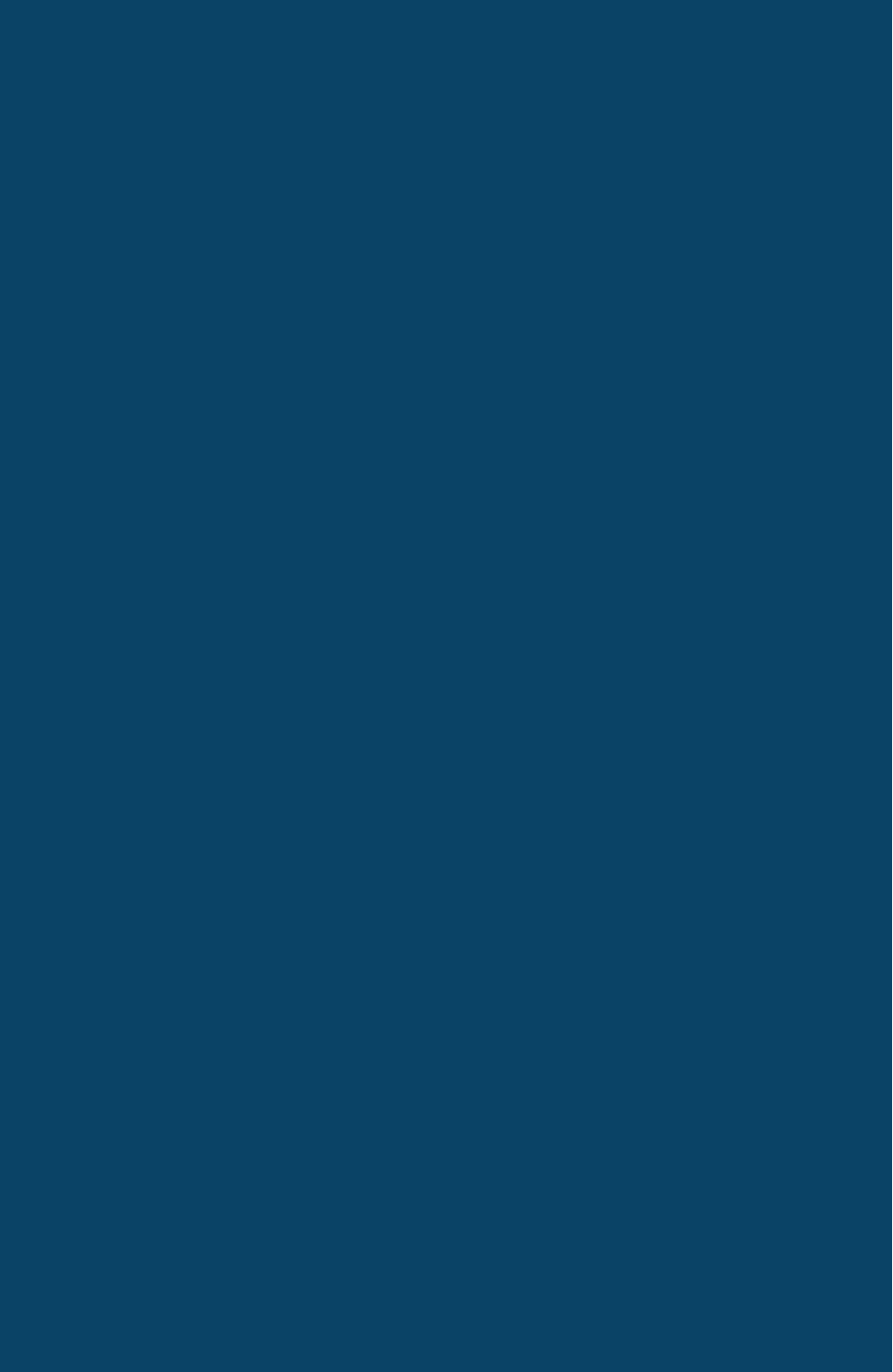# POOLSIDE SERVICES

### ENJOY COMPLIMENTARY RESORT-LIKE SERVICES WHILE YOU RELAX

## **CONCIERGE**

#### MEMBER SERVICES

Complimentary concierge services are available Thursday through Sunday at the Upper Pools and include sunglass cleaning, phone charging, cold eucalyptus towels and a selection of books and magazines to enjoy while you relax poolside.

## **SUN SHOP**

.

#### SUN ESSENTIALS

Skincare products, Woodside apparel, drinkware, sunglasses and other specialty items are available for purchase at the poolside concierge. We proudly offer Coola luxury sun care products and SkinCeuticals advanced line of skincare with the full line of products available at The Spa Boutique.

#### POP-UP REFRESHMENTS AND SERVICES

Watch for complimentary offerings and refreshing surprises throughout the season.

## **POOLSIDE FOOD DELIVERY**

The quickest and easiest way to order your food poolside is by ordering online for delivery to your location. Follow these steps to place your order:

- 1. Scan the QR code at right or tap the ORDER FOOD button in the Woodside app to begin your order.
- 2. Select items from the menu and add to your shopping bag.
- 3. Once your order is complete, tap the shopping bag icon at the top right, review your order and tap Order & Pay.
- 4. Enter your name and chair letter/number.
- 5. Pay with Google Pay, Apple Pay or a credit card.
- 6. Your order will be delivered to the chair number you provided.

It is, of course, always an option to simply order from your poolside server as well.

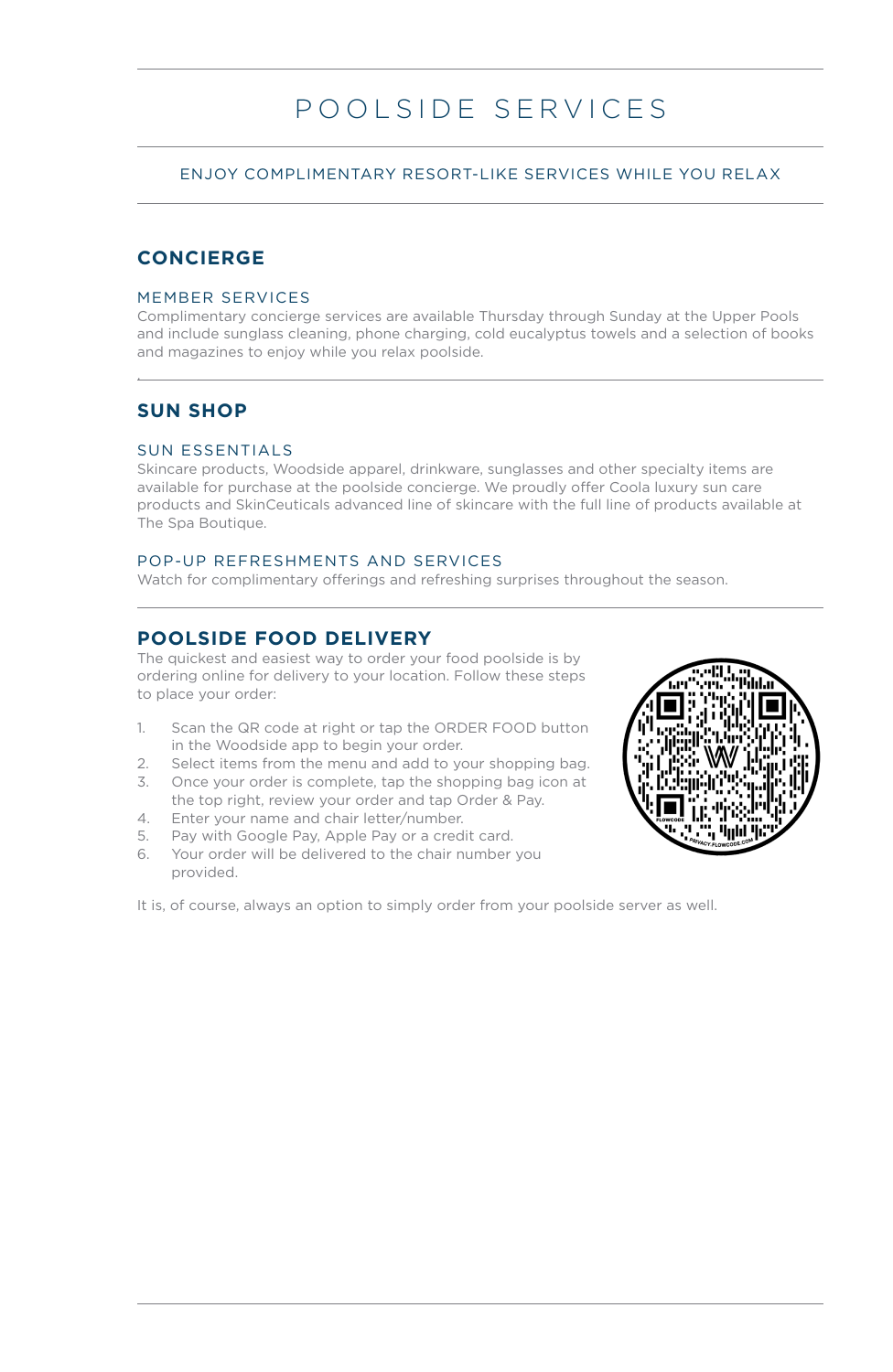# THE POOL RULES

#### 01. No smoking.

We're a health club. Please, no smoking or vaping anywhere on Woodside property, including the parking lots.

#### 02. Towels are provided.

For your convenience, no outside towels allowed. Clean pool towels are available for members. We ask that you join our efforts in reducing the amount of energy, detergent and water used to launder towels, and only use what you need.

#### 03. No outside food or beverages.

We have an extensive menu of made-to-order and ready-to-eat items. Outside food and drinks are strictly prohibited. Any member found bringing in alcohol will be asked to leave the premises and your membership may be subject to termination.

#### 04. Appropriate attire must be worn at all times.

No torn, ripped or soiled clothing. Modest swimwear encouraged. Management reserves the right to refuse entrance, or ask to vacate, any member violating this policy.

#### 05. Don't be "that guy" or "that girl."

As we strive to provide an enjoyable, relaxing environment for all our members, we ask that you please behave yourself. Conduct that runs contrary to Club rules and regulations, policies or general good taste may result in eviction from the premises and your membership may be subject to termination.

#### 06. Pools will close for inclement weather.

The Department of Health and Environment requires that all pools must close whenever lightning is sighted or thunder is audible. Pools must remain closed for 45 minutes after the most recent occurrence of either. Members are required to vacate the pools.

#### 07. No savsies.

For the courtesy of other members, please do not save lounge chairs, bar seating or seats in any other areas. All seating is first come, first served. Lounge chairs are not to be moved.

#### 08. Be a good neighbor.

Please be aware of those around you when applying aerosol spray sunscreen, talking on a cell phone and other activities that could put a damper on your neighbor's experience.

#### 09. Respect the no guest policy.

We know you love to share the Club with your friends and families, however, usage will be restricted to members only at this time. Anyone found sneaking in guests will be asked to leave the premises and your membership may be subject to termination.

#### 10. There are more rules.

Not to be a buzzkill, but we have rules for the safety and comfort of our members first and foremost. Woodside policies are subject to change at any time and without notice. Visit MyWoodside or the Woodside app for the full list of Club rules and regulations and policies.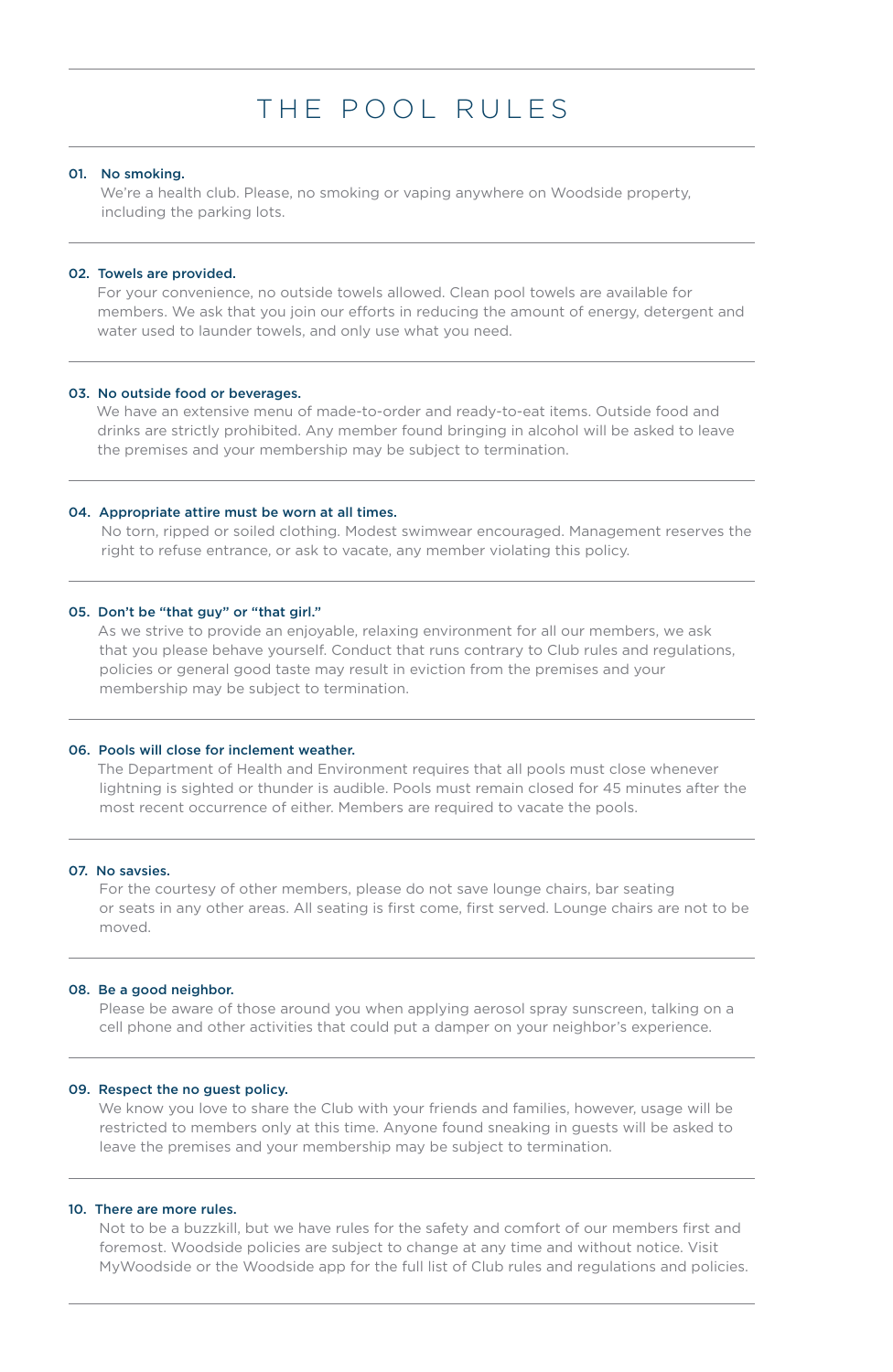# POOL CLOSINGS

#### POOLS ARE CLOSED PERIODICALLY FOR SPECIAL EVENTS

SUNDAY, JUNE 5 | WOODSIDE WAVES SWIM TEAM EVENT Lower Pool closes at 6PM

TUESDAY, JUNE 14 | WOODSIDE WAVES SWIM MEET Lower Pool closes at 5PM

TUESDAY, JUNE 21 | WOODSIDE WAVES SWIM MEET Lower Pool closes at 5PM

SATURDAY, JUNE 25 | MIDSUMMER All Pools close at 2PM

THURSDAY, JUNE 30 | WOODSIDE WAVES SWIM MEET Lower Pool closes at 5PM

TUESDAY, JULY 5 | WOODSIDE WAVES INTERSQUAD MEET Lower Pool closes at 5PM

TUESDAY, JULY 12 | WOODSIDE WAVES SWIM MEET Lower Pool closes at 5PM

SATURDAY, JULY 23 | WOODSIDE WAVES SWIM TEAM EVENT Lower Pool closes at 5PM

Please Note: Lap swimming is unavailable during Woodside Waves Swim Team practice June 6 - July 22 | Mon - Fri | 7 - 11AM

Early closings are subject to change without notice.